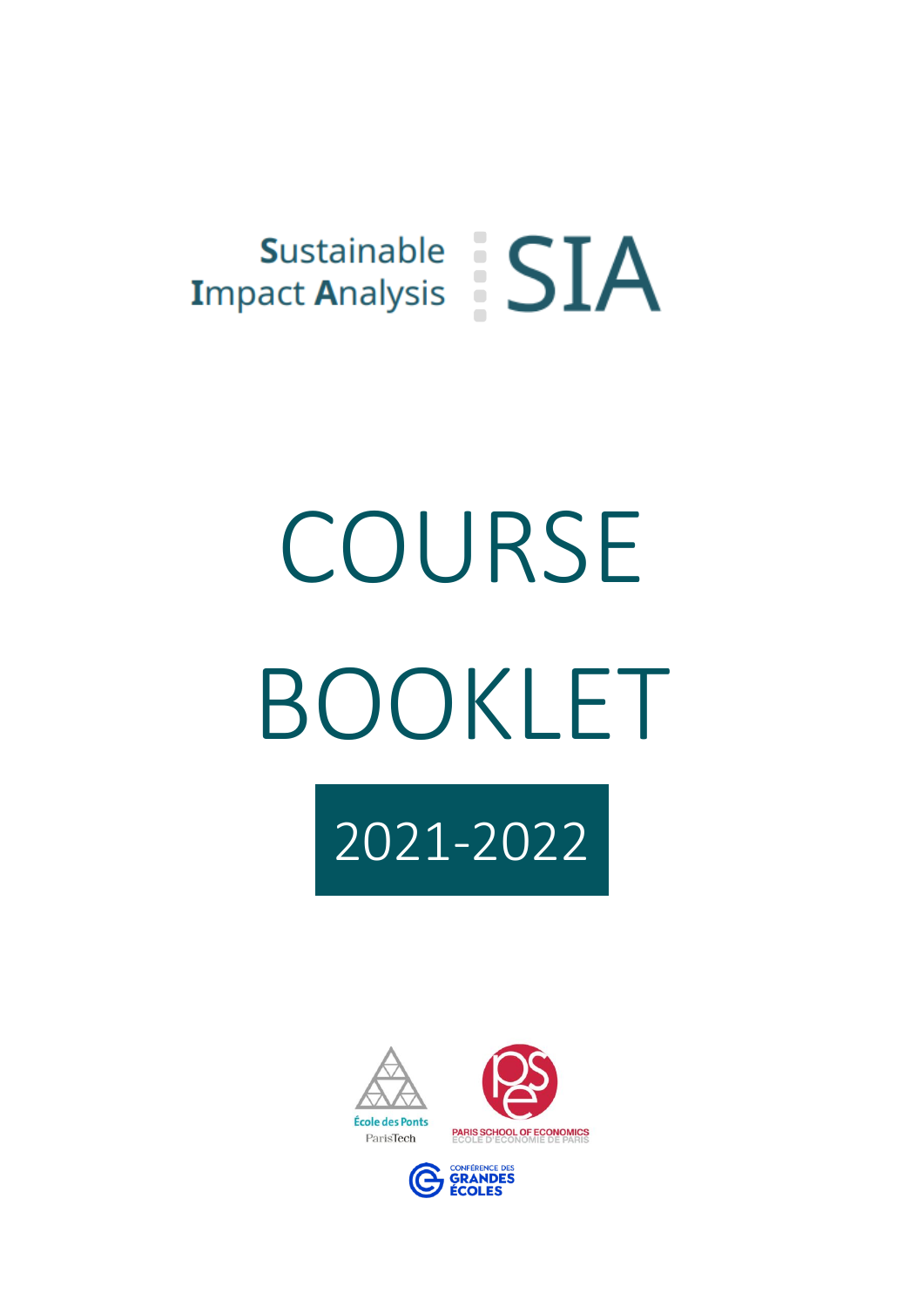# **TABLE OF CONTENT**

| - 8 - تارين يستند بين المستند بين المستند بين المستند بين المستند بين المستند بين المستند . • TIELD COURSES |  |
|-------------------------------------------------------------------------------------------------------------|--|
|                                                                                                             |  |
|                                                                                                             |  |
|                                                                                                             |  |
|                                                                                                             |  |
|                                                                                                             |  |
|                                                                                                             |  |
|                                                                                                             |  |
|                                                                                                             |  |
| Water, sanitation and waste management economics (2 credits, 15h)  11 -                                     |  |
|                                                                                                             |  |
|                                                                                                             |  |
|                                                                                                             |  |
|                                                                                                             |  |
|                                                                                                             |  |
|                                                                                                             |  |
|                                                                                                             |  |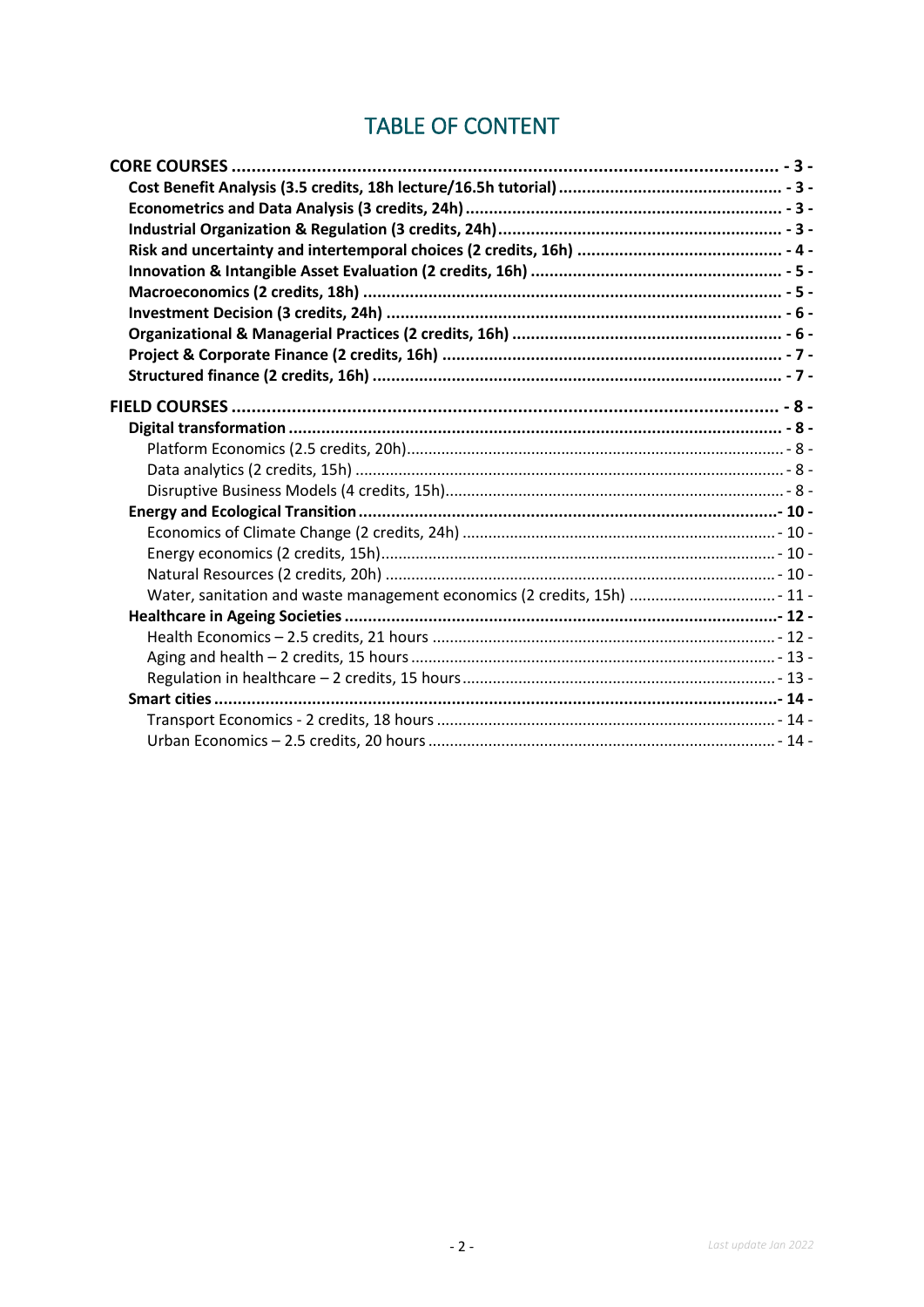# <span id="page-2-0"></span>CORE COURSES

#### <span id="page-2-1"></span>Cost Benefit Analysis (3.5 credits, 18h lecture/16.5h tutorial)

#### **Nicolas Astier**

*Semester: 1*

#### *Location: PSE – Campus Jourdan*

The aim of this course is to provide students with the fundamental concepts and methods of cost- benefit analyses (CBA). The first part of the course derives the theoretical foundations of the main concepts behind cost-benefit analyses. It provides the necessary toolkit for understanding CBAs. The second part of the course focuses on empirical issues (e.g. methods for the valuation of non-market goods, quantitative methods for ex post evaluation). In order to familiarize with academic research and get a sense of how its results may be used in practice, students will be asked to prepare (by groups of 2 or 3) an oral presentation discussing a journal article.

#### *Evaluation:* **written exam (first part, 50%) and oral presentation (second part, 50%)**

*References:* 

Boardman A., Greeberg, D. Vinning, A. and Weimar, D. Cost-Benefit analysis Concepts and Practice, Cambridge University Press

OCDE (2018), Cost-Benefit Analysis and the Environment : Further Developments and Policy Use, Éditions OCDE.

*Otherwise, indicated at the end of the slides for each lecture.*

#### <span id="page-2-2"></span>Econometrics and Data Analysis (3 credits, 24h)

#### **Angelo Secchi**

#### *Semester: 1*

#### *Location: PSE – Campus Jourdan*

This course is an introduction to master level Econometrics. It covers linear regression with single and multiple regressors, non-linear effects and models for panel data. It also introduces non parametric techniques applied to density estimation and regression analysis. Applications and examples are developed using R, a language for statistical computing and graphics released under the GNU - General Public License developed by the Free Software Foundation. *Evaluation***: final written exam (one for each part)**

*Reading to do before the start of the course: Stock, J. & Watson M., Introduction to Econometrics, first 3 chapters.*

#### <span id="page-2-3"></span>Industrial Organization & Regulation (3 credits, 24h)

#### **Francis Bloch and guest lecturers**

*Semester: 1&2*

#### *Location: PSE – Campus Jourdan*

The objective of the course is to provide an introduction to tools and methods to analyse the behaviour of firms on a market and the regulatory environment faced by firms. In addition, the student should be able to understand how these tools can prove useful to solve real world situations. The course covers Industrial organization, competition policy and regulation subjects, illustrated with concrete applications and case studies. In addition, exercises and problems will be given to help students understand the models analysed in the course.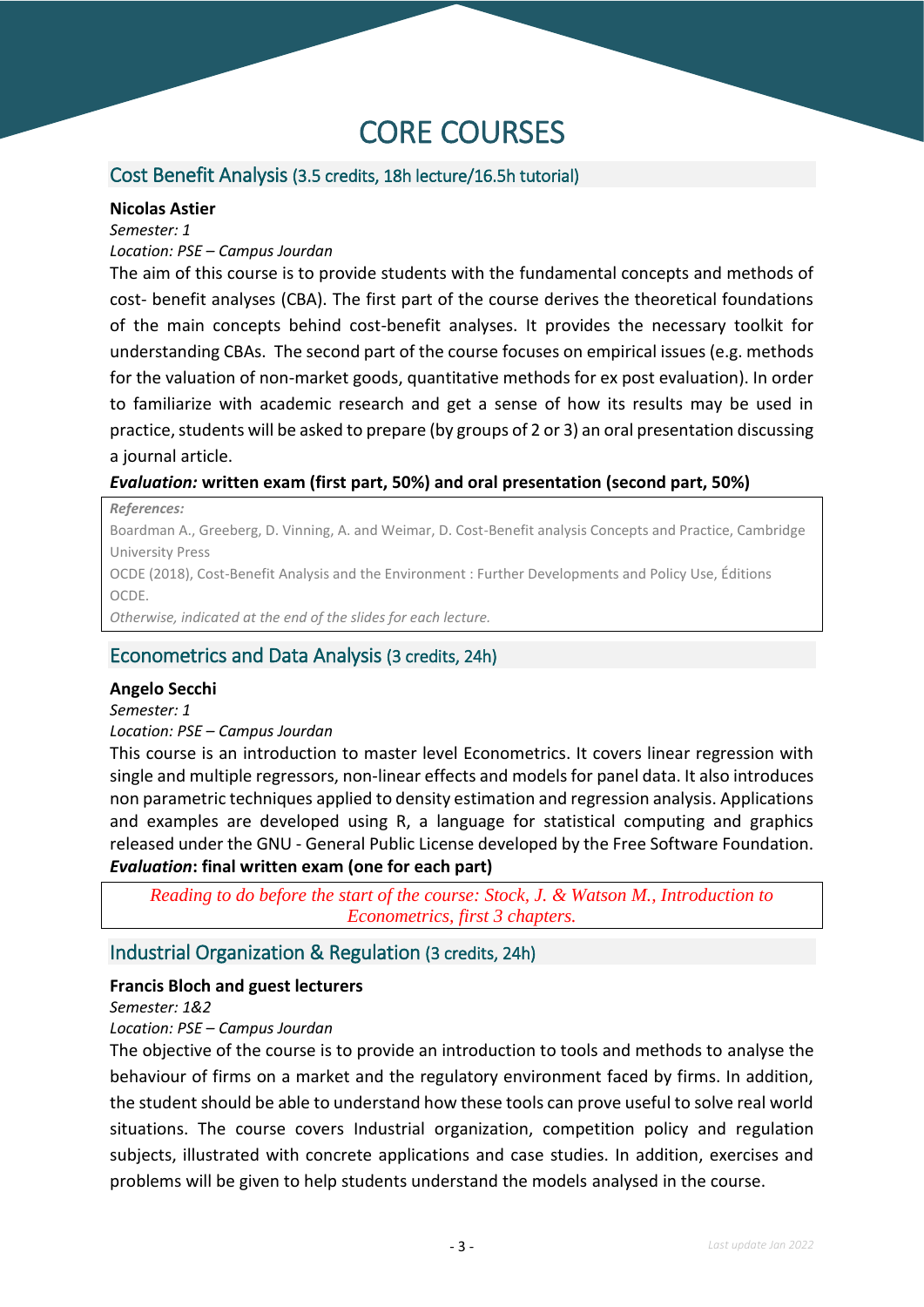*Evaluation:* **60% on the oral presentation** of two case studies (one on antitrust and the other on regulation). These case studies can either be freely chosen by the students (with the approval of the instructor) or taken from a list proposed by the instructor.

#### **40% on a final written take-home exam.**

*Pre-requisites:* Students attending the course should have a good knowledge of microeconomics at the intermediate level, including the use of calculus to derive demand and production functions. We expect students to be proficient in the theory of the consumer and the theory of production. They do not need to know game theory or the theory of market equilibrium, as these will be covered during the courses.

#### *References:*

A useful reference in English is "Intermediate Microeconomics" by Hal Varian, 9<sup>th</sup> Edition (chapters 1-14 and 19-23). A useful reference in French is "Introduction à la Microéconomie" by Murat Yildizoglu (chapters 1-13). *Both books can be downloaded as pdf files.*

#### <span id="page-3-0"></span>Risk and uncertainty and intertemporal choices (2 credits, 16h)

#### **Catherine Bobtcheff**

#### *Semester: 1*

#### *Location: PSE – Campus Jourdan*

The main objective of this class is to review the different tools allowing to deal with economic decisions in an uncertain and dynamic environment. The theory will be presented and several applications will be given (insurance, finance, investment decisions, role of asymmetric information…). An emphasis will be given on the value of information and on the timing of the investment decisions.

#### *Outline of the class:*

- I. Introduction
- II. Choice under uncertainty
- III. Demand and supply for insurance
- IV. Asymmetric information and information acquisition
- V. Intertemporal choices
- VI. Timing and flexibility of investment decisions

*Evaluation:* **Final written exam** (2h, without document). The make-up exam will be an oral.

#### *The prerequisites are knowledge in:*

- microeconomic theory (Varian, (2014), *Intermediate Microeconomics: A Modern Approach*, Ninth International Student Edition. WW Norton & Company, chapters 1 to 5
- probability theory (Schinazi, (2011), *Probability with statistical applications*, Springer Science & Business Media).

*In the math class that you will attend this summer, the part on statistics and the part on static optimization should be mastered. In particular, you must be able to compute expected values for discrete and continuous random variables and solve a constrained optimization program (using Langrangien).*

*A preliminary bibliography is the following:*

Dixit, Pindyck, 1994, *Investment under Uncertainty*, Princeton UP

Eeckhoudt, Gollier, Schlesinger, 2005, *Economic and Financial Decisions under Risk*, Princeton UP

Varian, (2014), *Intermediate Microeconomics: A Modern Approach*, Ninth International Student Edition. WW Norton & Company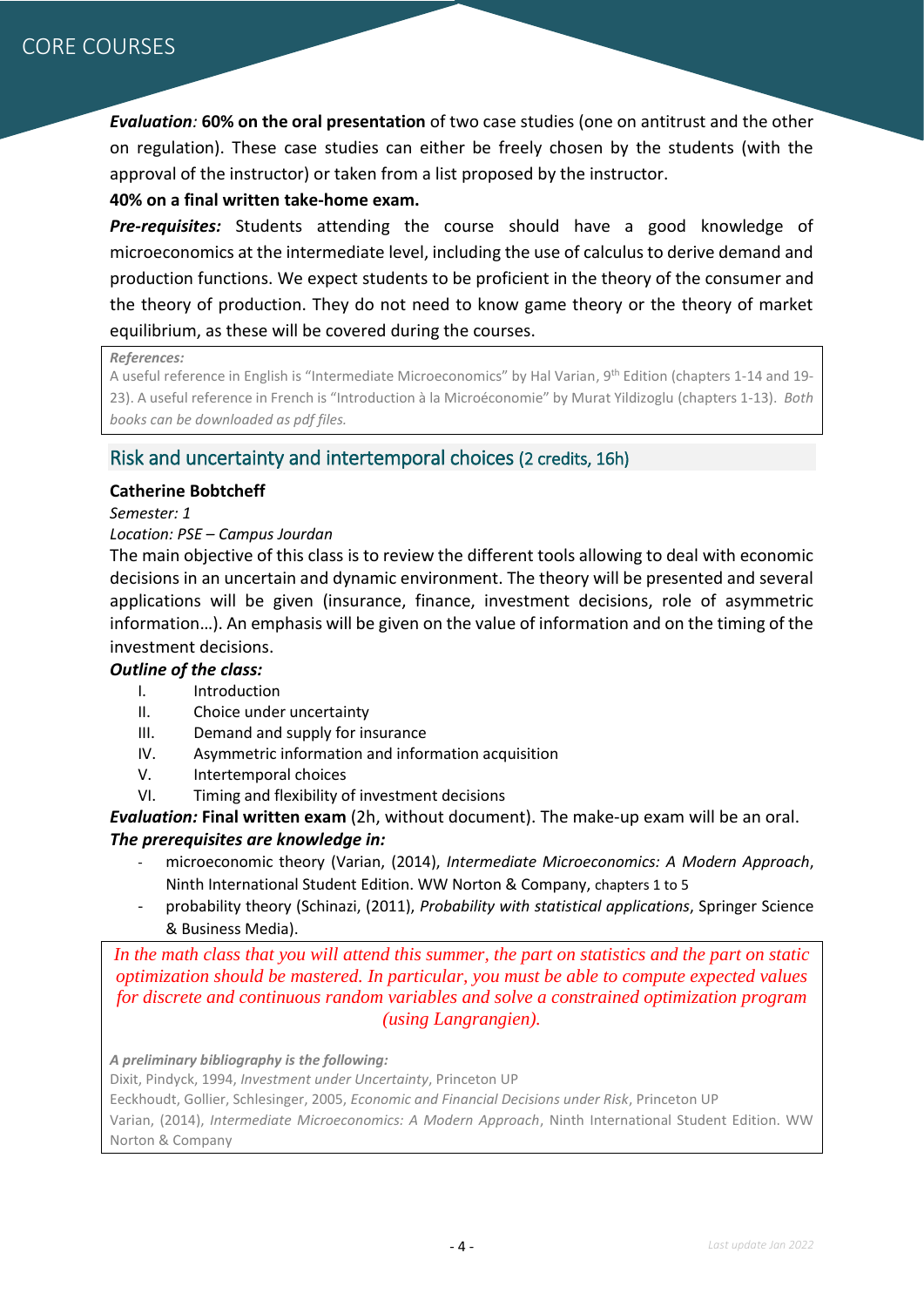## <span id="page-4-0"></span>Innovation & Intangible Asset Evaluation (2 credits, 16h)

#### **Nathalie Sinclair Desgagné**

*Semester: 2*

*Location: PSE – Campus Jourdan*

The course aims at providing students with an understanding of how intangible assets are included into economic decision-making and in particular, into economic impact assessments and cost benefit analyses. We will look at how, in practice, in the public and in the private sector, environmental and social impacts are quantified and sometimes monetized and what innovative tools have been produced to do so. The course will cover the variety of methods used to quantify and monetize these assets (stated-preference to revealed-preference). Once methods are covered, students will get to apply their knowledge and work on case studies. *Evaluation***: Written exam and Oral presentation**

*Prerequisites: Cost Benefit Analysis and Econometrics and Data Analysis courses (both taught in S1)*

#### <span id="page-4-1"></span>Macroeconomics (2 credits, 18h)

#### **Patrick Artus**

*Semester: 2 Location: PSE – Campus Jourdan*

#### **Part 1: Monetary policy: contemporary theory**

Introduction: the traditional monetary policy models (Barro, Gordon, etc.)

Chapter 1: Transparency

Should central banks be transparent on their objectives and policies and on the future economic situation?

Chapter 2: Uncertainty

How should central banks behave in the event of uncertainty about monetary policy transmission mechanisms?

Chapter 3: Deflation

What triggers deflation? What monetary policy in the event of deflation?

Chapter 4: Asset prices

Should central banks react to changes in asset prices? Monetary policy and bubbles.

Chapter 5: Delegation of objectives and externalities

Can the fact that the central bank's objective differs from the social objective be justified by (domestic or external) externalities.

Chapter 6: Fiscal policy and monetary policy

What leadership? Fiscal dominance, fiscal policy ensuring monetary solvency.

*Prerequisite***:** knowledge of macroeconomics at the bachelor's level (for example Blanchard, Cohen).

#### **Part 2: The choice of exchange rate regime**

Chapter 1: Intermediate exchange rate regimes are unstable

The different balance of payments crisis models.

Chapter 2: The choice of exchange rate regime when only monetary policy is taken into account. Credibility; externality; currency war; symmetric and asymmetric shocks; the case of the euro zone: productive specialisation and currency areas.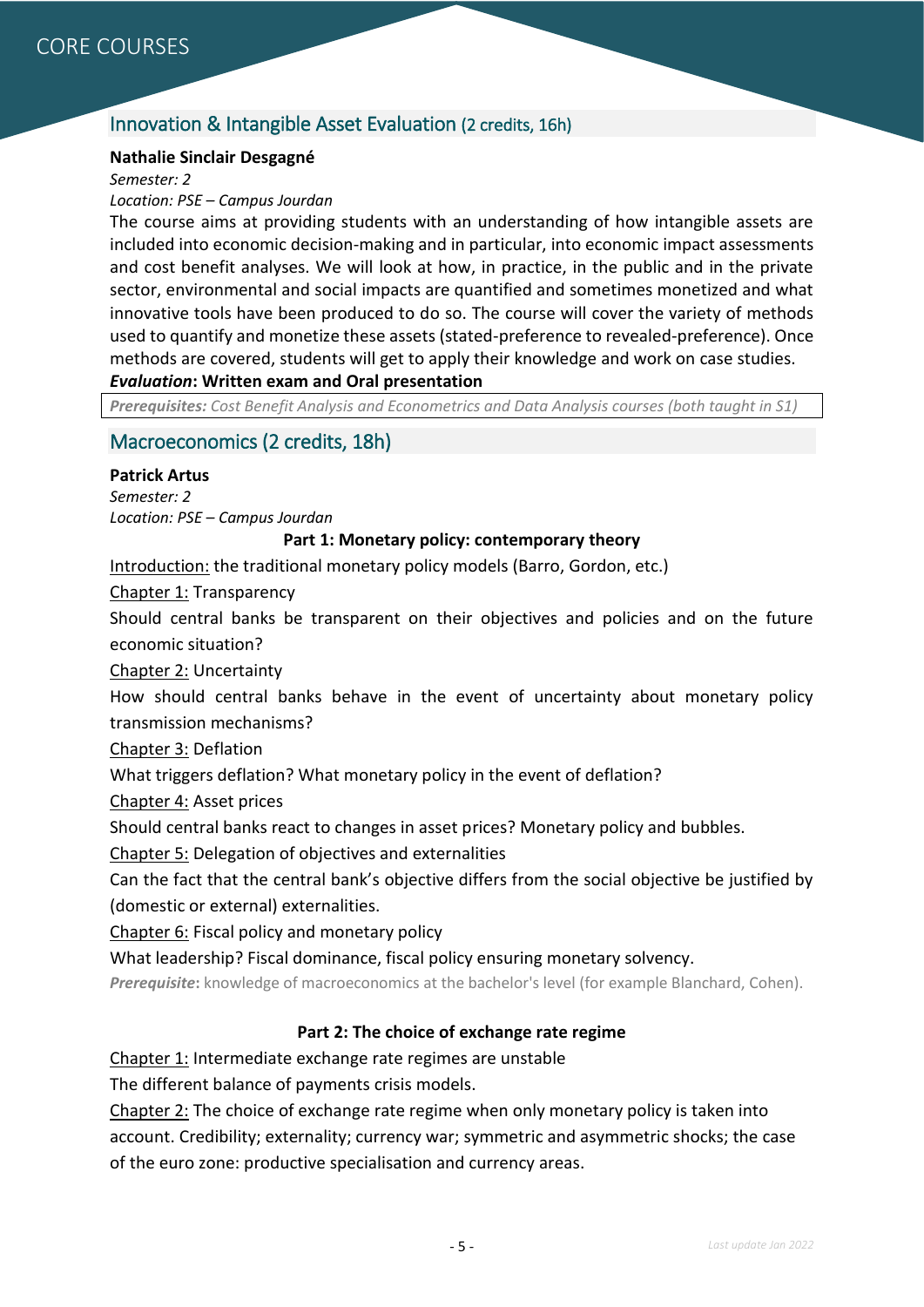Chapter 3: The choice of exchange rate regime when fiscal policy is taken into account. The conflicts between externalities (exchange rates, fiscal policies) and monetary coordination

Chapter 4: Impossible trinity, capital control. The return of capital controls to stabilise the international monetary system

Chapter 5: Are currency boards an efficient regime?

Chapter 6: Local currency debt - foreign currency debt (original sin). The choice between debt in local currency and in foreign currencies, and the consequences of the choice. *Prerequisite: knowledge of international economics e.g. a bachelor's degree (i.e. Krugman, Obstfeld).*

#### *Evaluation***: Written final exam**

#### <span id="page-5-0"></span>Investment Decision (3 credits, 24h)

#### **Clive Gallery, Isabelle Delarbre, Stéphanie Benhamou**

*Semester: 1*

#### *Location: PSE – Campus Jourdan*

The course introduces the main tools used by corporations to run the appraisal and control process of their industrial investment projects. It focuses on cash flows from investment decisions, risk and uncertainty, and their impact on value creation on a global scale. The course is applied to a wide variety of industrial companies and also to companies from sectors such as social networks, bio-foods and medical care with real cases and examples. *Evaluation***: To be confirmed**

#### <span id="page-5-1"></span>Organizational & Managerial Practices (2 credits, 16h)

#### **Hélène Bovais**

#### *Semester: 2*

#### *Location: PSE – Campus Jourdan*

The aim of this course is to provide the students with the sociological knowledge and toolbox necessary to navigate in organizations, gain the support of key stakeholders and achieve their projects. It helps understand and thus, influence organizational functioning, decision making and collective action. A mix of theoretical inputs, practical examples and games illustrates basic notions on human action in organizations, - whether individual or collective -, power, decision-making and control, as well as culture, cooperation and efficiency. The students are also taught a method of organizational diagnosis called Strategic Analysis of Organizations (or stakeholders' analysis) useful for problem solving and change management. This method is applied on case studies and if possible, on the capstone projects.

#### *Evaluation:* **Homework and project based on the capstone.**

*Pre reading: Organizations and collective action: our contribution to organizational analysis, by Michel Crozier and Erhard Friedberg, 1995*

#### *References:*

*Dupuy F., 2018, Are we all lost in management? On Management Thinking Derailers, Diateino Business for the 21st century: Towards Simplicity and Trust, by François Dupuy, Palgrave Macmillan, 2011, pp. 204* 

*Actors and Systems. The Politics of Collective Action, by Michel Crozier and Erhard Friedberg, Chicago, The University of Chicago Press, 1980, (the French original published by Éditions Seuil in 1977), pp. VII + 333. Power and Rules: The Organizational Dynamics of Collective Action, by [Erhard Friedberg](https://www.goodreads.com/author/show/929386.Erhard_Friedberg) (Editor)*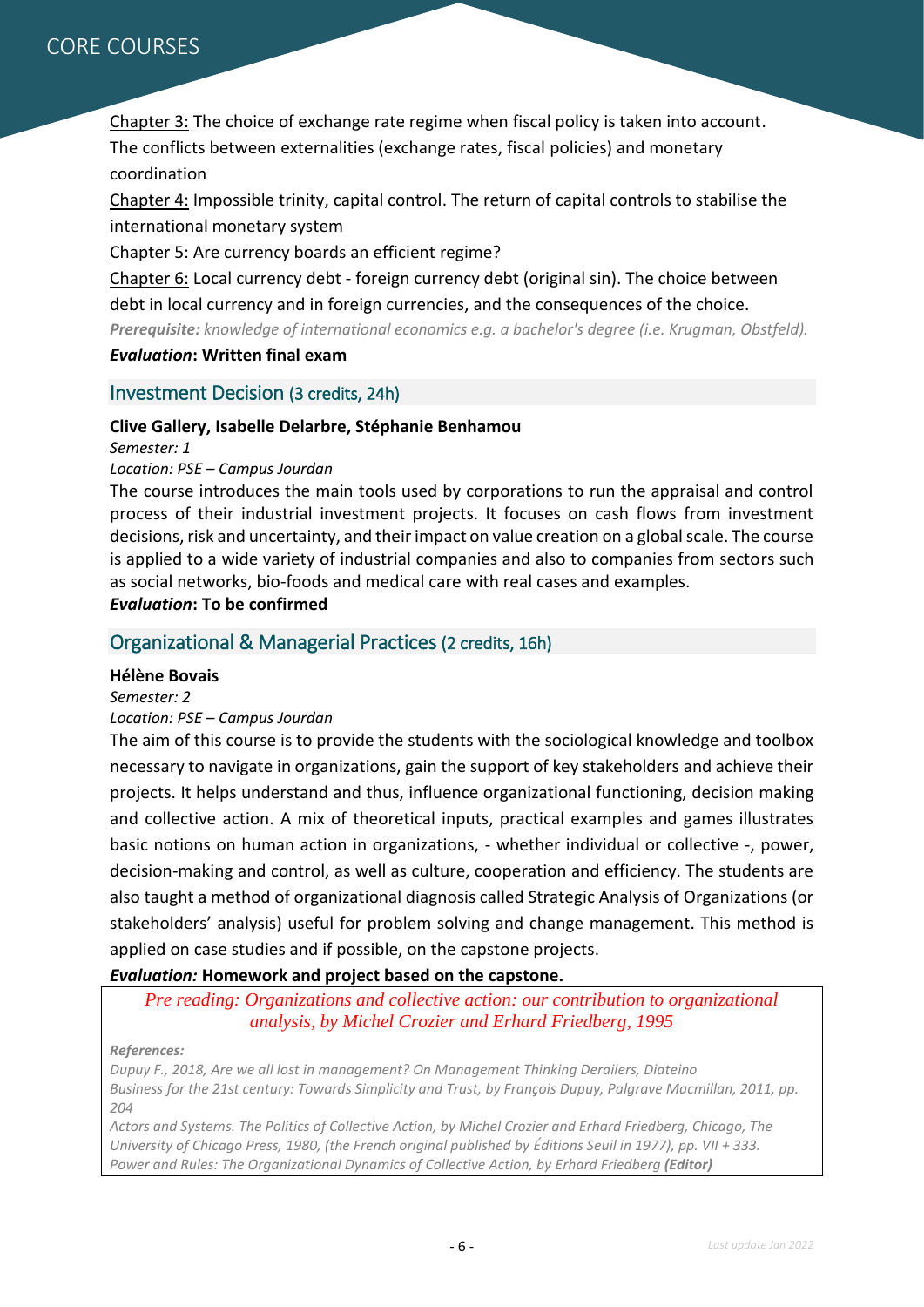## <span id="page-6-0"></span>Project & Corporate Finance (2 credits, 16h)

#### **Thomas Neumeister**

*Semester: 1 Location: ENPC*

This course will introduce students to Project Finance, as developed by lenders to finance long term infrastructure projects. This financing technic will be introduced in the context of Public Private Partnerships (PPP).

Students will develop their understanding of Project Finance, and the differences with corporate finance and other financing alternatives. Students will increase their knowledge of key stakeholders in a project, of the key project risks, and of the required risk allocation among parties. This will also give them a knowledge of how project finance models are built, and of the key ratios that should be met.

*Evaluation***: Take home exam**

#### <span id="page-6-1"></span>Structured finance (2 credits, 16h)

#### **TBD**

*Semester: 1*

*Location: PSE – Campus Jourdan*

The objective of the class is to provide students with the tools to assess the value of the firm financial resources.

The first sessions will be focused on the three main financial asset categories:

- Debt
- **Equity**
- Options

The understanding of the rational used to value those assets will provide the building blocks that will be used to understand and value more complex instruments (convertible bonds, hybrid debt, etc.). The use of option theory will also provide us a useful tool to understand the financial structure of the firm.

#### **Evaluation: exercises given at the end of each sessions. No final exam.**

*No particular prerequisites required. However, a basic knowledge of corporate finance will definitely help.*

*Useful readings:*

*On introduction to corporate Finance: "Principles of Corporate Finance ", Richard A. Brealey, Stewart C. Myers, Franklin Allen, McGraw-Hill Education*

*On options: "Options, Futures, and Other Derivatives", John C. Hull, Pearson*

*On options and corporate finance: "Options et finance d'entreprise", Thomas Bouvet, Henri Philippe, Economica (in French...)*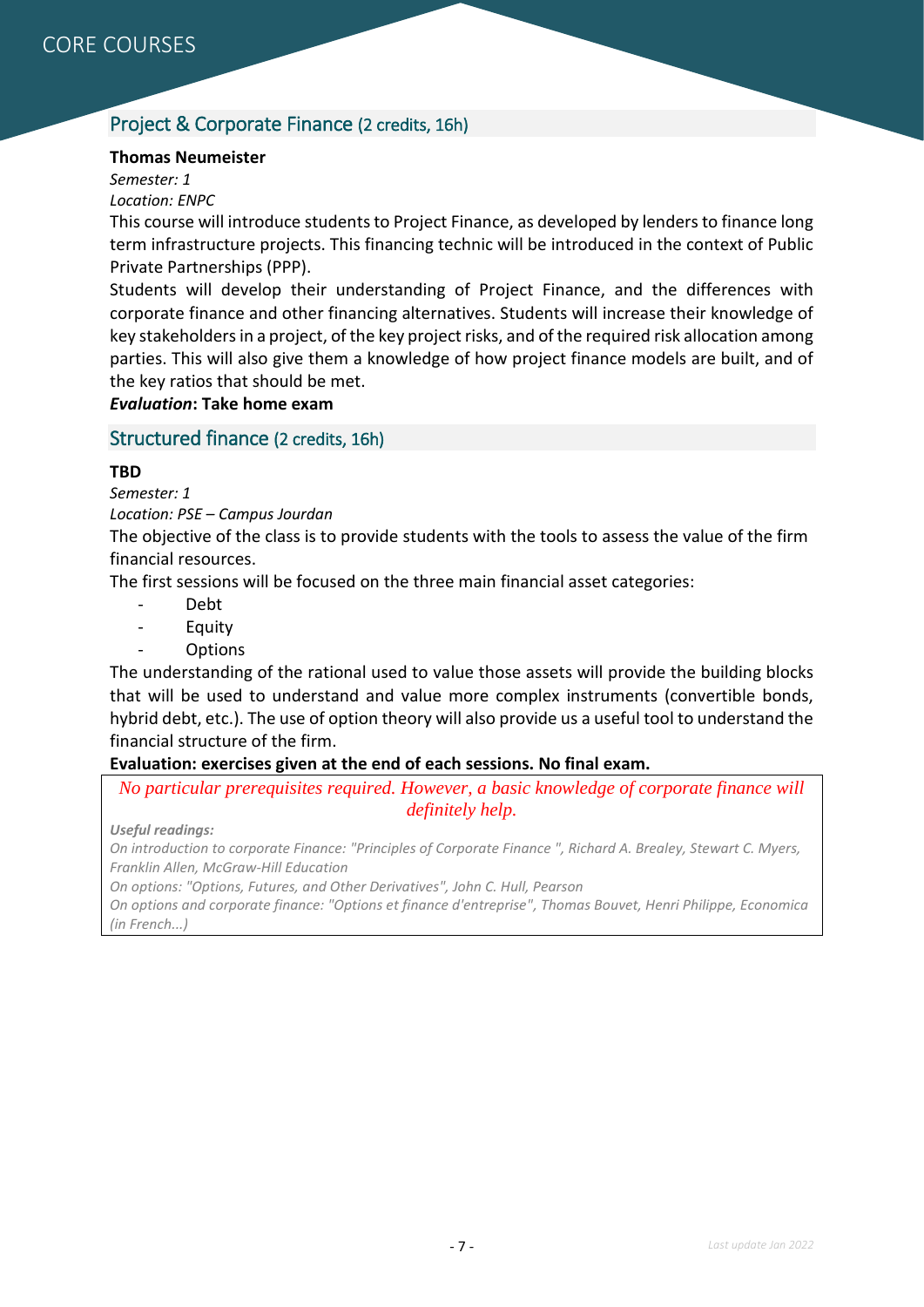# <span id="page-7-0"></span>FIELD COURSES

#### <span id="page-7-1"></span>Digital transformation

#### <span id="page-7-2"></span>**Platform Economics (2.5 credits, 20h)**

#### **Jean Beuve**

(Q)

#### *Semester: 2*

#### *Location: PSE – Campus Jourdan*

The course aims to analyse the economic principles of platforms (two-sided and multi-sided markets). In the first part of the course, the basic concepts and principles of platform economics will be introduced and discussed. It will then consider the role of scale economies and network effects in determining the dynamics of platform competition and long-run industry structure. In the second part, value creation and ecosystem of platforms will be analysed both from theoretical and empirical perspectives, and also through examples of business models and competitive strategies of local and global companies. Finally, the course will derive implications for competition policy and regulation in two-sided markets with special focuses on the main challenges raised by platform economics (market dominance and merger control, role of data and privacy).

*Expectations and Goals:* After completing this class students should be able to: identify platforms / explain the functioning of a platform / identify network effects / evaluate direct and indirect network effects / analyse platform business models / evaluate platforms' behaviours / analyse platforms' competitive strategies

#### *Evaluation***: Oral presentations**

#### *Some references:*

*Armstrong, M. 2006. [Competition in Two-Sided Markets.](http://eprints.ucl.ac.uk/4324/1/competitionintwosidedmarkets.pdf) RAND Journal of Economics 37, 668-91. Belleflamme, P. and Peitz, M. (2010). Industrial Organization. Markets and Strategies. Cambridge : Cambridge University Press. Chapter 22. Section 3. Caillaud, B. and Jullien, B. 2003. [Chicken & Egg: Competition among Intermediation Service Providers.](http://www.rchss.sinica.edu.tw/cibs/pdf/CaillaudJullien.pdf) Rand Journal of Economics 34, 309-328. Evans, D.S. (2011). [Platform Economics: Essays on Multi-Sided Businesses.](http://papers.ssrn.com/sol3/papers.cfm?abstract_id=1974020) Competition Policy International. Chapters 1 to 6. Rochet, J.-Ch., and Tirole, J. 2002. Cooperation among Competitors: Some Economics of Payment Card* 

*Associations. Rand Journal of Economics 33, 549-570.*

#### <span id="page-7-3"></span>**Data analytics (2 credits, 15h)**

#### **Marc-Arthur Diaye**

*Semester: 1*

*Location: PSE – Campus Jourdan*

This course is an introduction to Data Analytics Methods and Technics. It starts with a scratch introduction to data analysis. It also covers data visualization and unsupervised learning models (PCA and Clustering). Applications and examples are developed using R and Dataviz software.

#### <span id="page-7-4"></span>*Evaluation***: Oral presentation**



#### **Disruptive Business Models (4 credits, 15h)**

#### **Henri-Paul Rousseau**

*Semester: 1&2 Location: PSE – Campus Jourdan* The course aims at providing a solid understanding in disruptive business models and innovations; the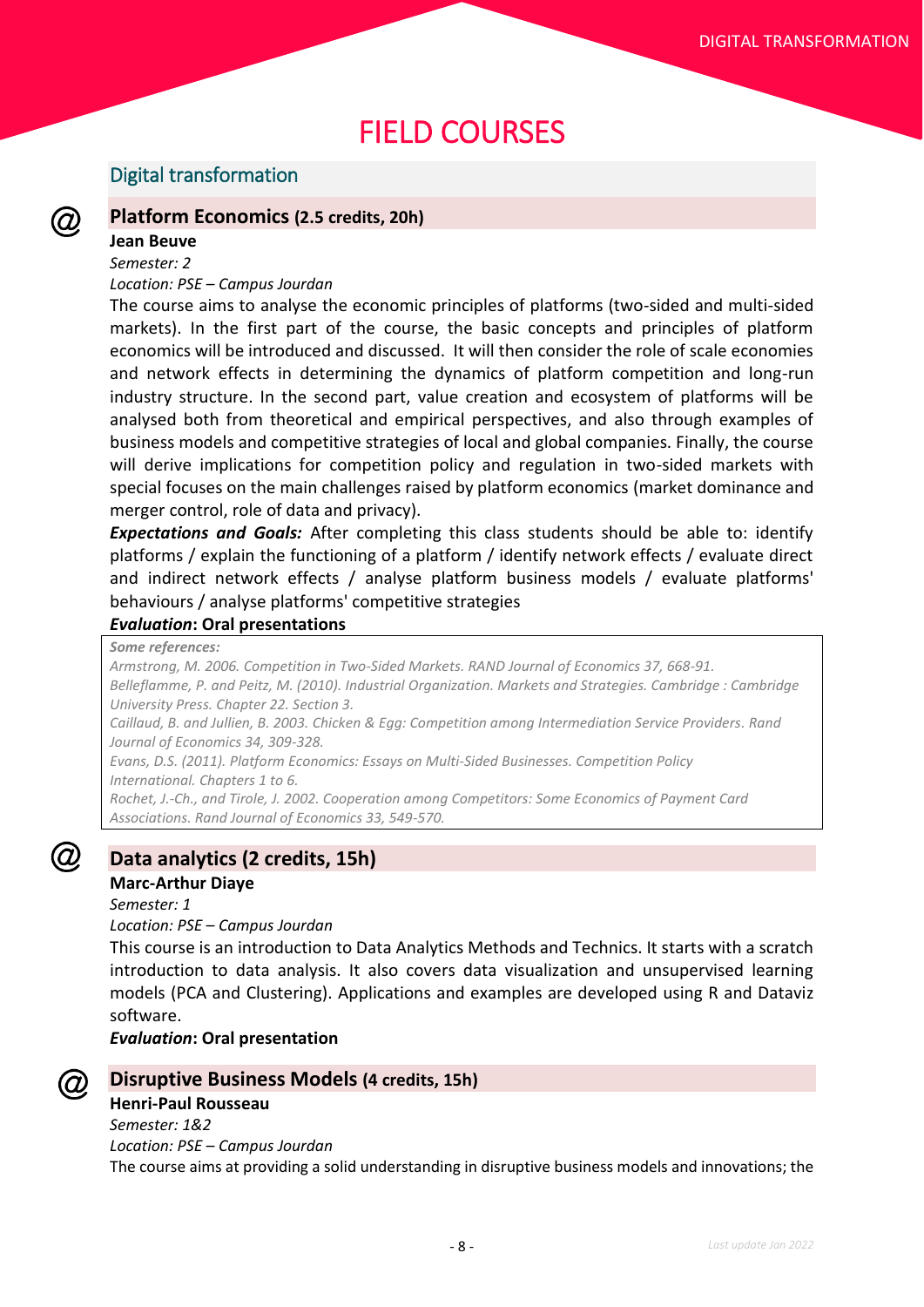course also covers how firms react and are impacted by disruptive innovations by making a distinction between the challenges and opportunities for the incumbents and those of the disruptors. The goal is to familiarize students with selected theoretical and practical topics in disruptive innovations through the study of tools and methods used to detect and appraise disruptive changes and disruptive business model matter.

The course is divided into three parts. The first part will cover the key concepts, frameworks and analytical techniques associated with disruptive business models. The second part will review the main approaches to business model innovation and the last part will identify the main sources of disruption, the numerous business model patterns and the investment criteria used by venture capital and private equity funds as well as corporations to value and appraise disruptive business models.

Students will be asked to apply these concepts and tools by preparing and presenting a case study in front of a panel of professional investors.

The course will commence in a lecture format, followed by tutorial sessions with the professor; the role of the professor during the tutorial session process will evolve from being first a team partner, then a coach, a boss and finally a silent observer of each team's work. At the end of the course, students will be evaluated on three components: 1) the academic and business quality of their paper as appraised by both the professor and the panel of professional investors, 2) the duration of the professor's role as a silent observer (the more the better) and 3) the quality of the oral presentation. The objective is to simulate as much as possible a "real job working experience".

*Main references:* 

*Allan Afuah ,« Business Model Innovation » ,second edition, Routledge, 2018*

*Osterwalder, Alexander and Yves Pigneur (2009). Business Model Generation: A Handbook for Visionaries, Game Changers, and Challengers. OSF.*

Gassmann, Oliver, Karolin Frankenberger and Michaela Csik (2014). The Business Model Navigator: 55 Models that Will Revolutionise Your Business*. FT Publishing International.*

*Gassmann, Oliver, Karolin Frankenberger and Roman Sauer (2016).* Exploring the Field of Business Model Innovation - New Theoretical Perspectives*. Palgrave Macmillan, Cham. Springer International Publishing. https://doi.org/ 10.1007/978-3-319-41144-6\_1*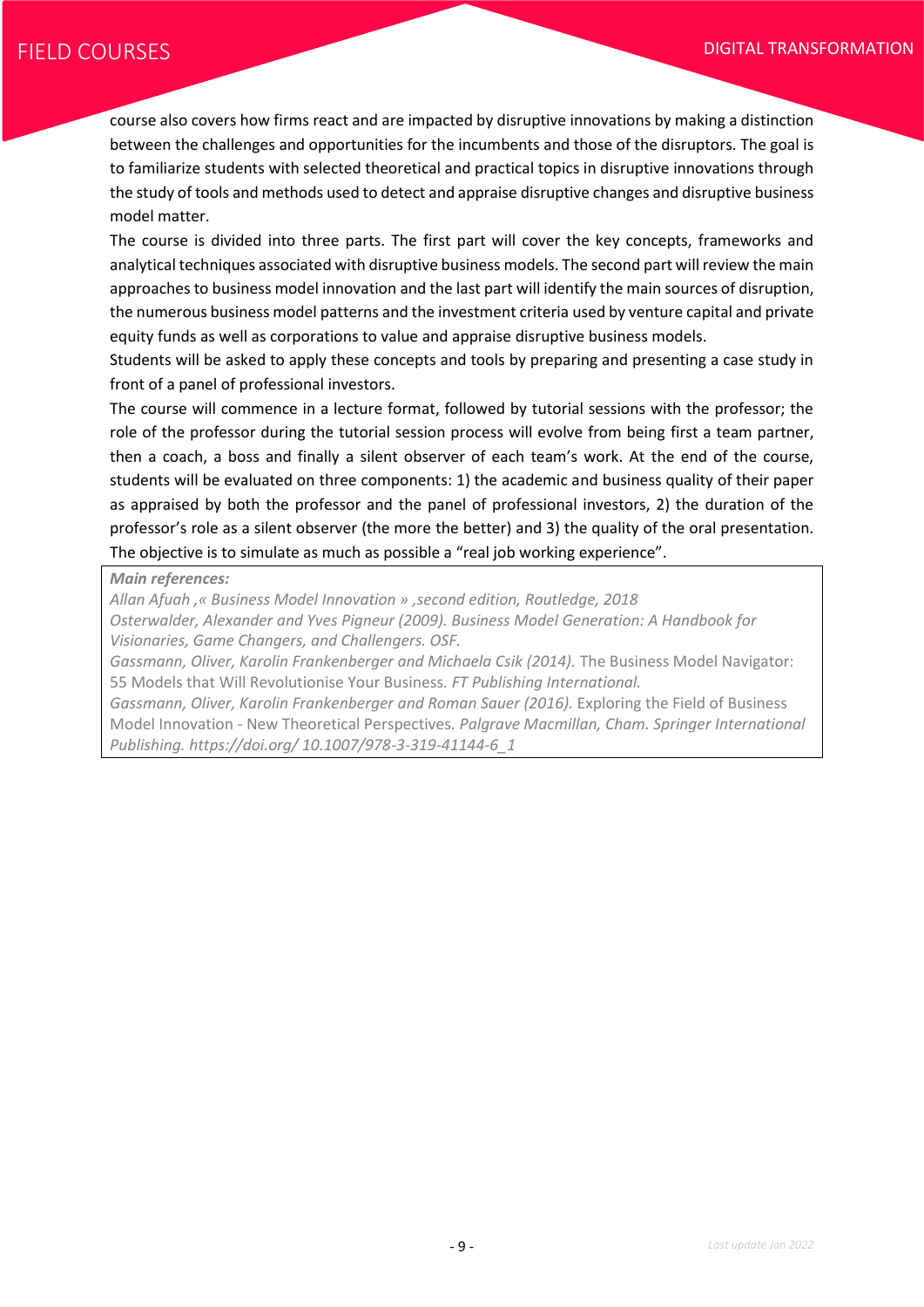

# <span id="page-9-0"></span>Energy and Ecological Transition

#### <span id="page-9-1"></span>**Economics of Climate Change (2 credits, 24h)**

**Franck Lecocq & Hélène Ollivier**

*Semester: 2*

#### *Location: PSE – Campus Jourdan*

This is a field course focusing on the economics of climate change. This course explores the specific issues that arise with climate change and offers an in-depth presentation of how economists have contributed to the evaluation of damages, the design and evaluation of mitigation (and adaptation) policies, and the understanding of the international dimension. *Evaluation***: Referee report (written, solo assignment)**



# <span id="page-9-2"></span>**Energy economics (2 credits, 15h)**

**Carine Staropoli & Florent Chiappini**

*Semester: 1*

#### *Location: PSE – Campus Jourdan*

This course aims at giving students an overview of the New Energy Economics (dealing with liberalized and globalized energy markets) focusing on the issue of infrastructure. It examines public policies affecting energy markets (especially gas and electricity) and infrastructure (generation mix and security of supply). Adopting an IO perspective, it presents the supply chain value of the gas and electricity system, the competition, the regulation and the new business models of these industries, so as to better understand the context of investment decision. It studies the future challenges of energy sector based on the innovations that will deeply transform offer and supply conditions of energy and impact investment decision (smart grids, big data, storage batteries for electricity, CO2 capture and storage). CBA is often used in the energy sector but need to be adapted to the technical, regulatory, political specificities of the gas and electricity systems, notably when the projects are developed as demonstrators (typically for smart grid projects).

#### *Evaluation***: Project (paper of 7-10 pages + oral presentation)**

*Reference: T-O Léautier "Imperfect Markets and Imperfect Regulation". The MIT Press. 2018*

#### <span id="page-9-3"></span>**Natural Resources & development (2 credits, 20h) Katheline Schubert & François Libois**

*Semester: 1*

#### *Location: PSE – Campus Jourdan*

Sustainable development is a broad-ranging concept rather than a narrowly defined field of study. As a result, this course is broad in scope, providing an overview of the underlying principles, beliefs and issues and their interconnections. But this course also addresses specific issues in economic/environmental sustainability.

The first part of the course thus presents (i) the theory of natural non-renewable resources, with an emphasis on fossil fuels; the implication of their scarcity for the growth process: Are there physical limits to growth? What about intergenerational equity? Which economic policies can handle the fact that burning fossil fuels is polluting? (ii) the preservation of renewable natural resource stocks (fisheries, forests, water, biodiversity); (iii) the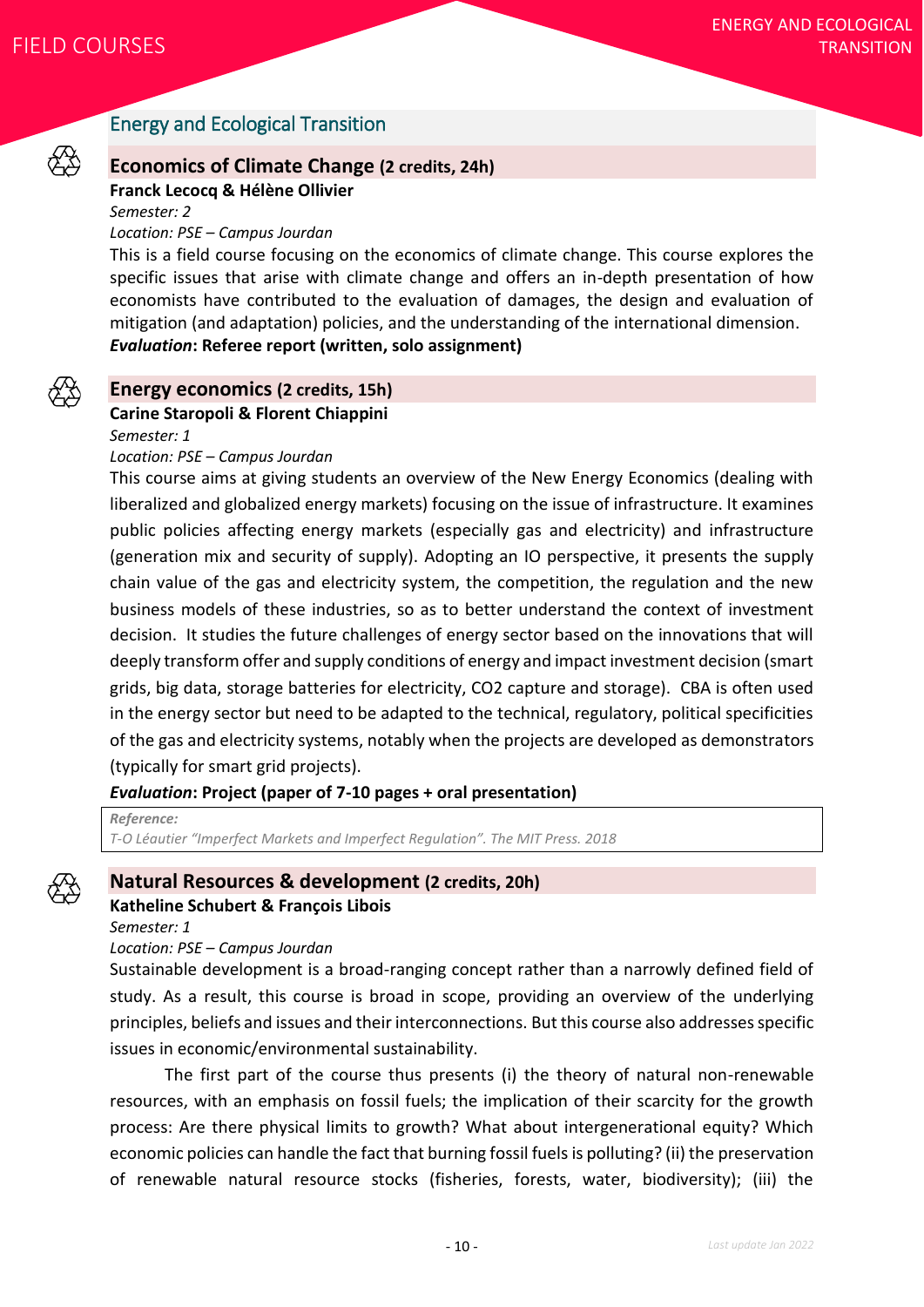sustainable development indicators, both on a theoretical point of view and on an empirical one.

The second part of this class will review the latest findings from climate change science, highlighting robust results and key uncertainties about the climate system, the impacts of climate change and the costs of action; provide an update on the current initiatives to address climate change (among others, existing schemes to manage greenhouse gas emissions and status of on-going post-Kyoto negotiations) and discuss how the economist toolbox (such as discounting, valuation of environmental resources or economic instruments to mitigate externalities) can provide insights on key decisions about the climate problem, such as (i) What should developing countries do, if any, with regard to climate change given their limited resources and the importance of other short-term challenges they are facing; (ii) Is there a rationale for early action in the presence of long-term uncertainties on climate change damages?; (iii) What kind of instrument should be introduced to induce mitigation: tax vs. permit? and (iv) Which lessons can be drawn from the implementation of a cap-and-trade scheme? As an illustrative example forest management will be studied in depth: how to make plantation decisions in the context of uncertainty about climatic conditions in the future? How to balance the management of forests between market- and non-market benefits on climate change? Who will likely be hit hardest by climate change and lack the resources to adapt? *Evaluation***: Written exam**

#### <span id="page-10-0"></span>**Water, sanitation and waste management economics (2 credits, 15h) Mouez Fodha and Maria Salvetti**

*Semester: 2*

#### *Location: PSE – Campus Jourdan*

The course introduces theory, principles and techniques of economics relevant to solid waste and to water resources decision-making. The focus is on fundamentals of theory and their application to a range of challenges in solid waste and water resources management. The first part of the course provides an overview of the municipal solid waste management situation covering key elements of the waste management system, with its economic, environmental, financial and institutional aspects. The course will present the governance aspects of the municipal solid waste management system. It also covers public policy issues and the opportunities for a circular and green economy. The content of the second part of the course introduces to the subject of water economics. The course will provide a set of analytic tools that will be useful for water issues or natural resource issues more broadly. In particular, students will learn about non market valuation methods, water rights, water use and pricing, groundwater management, urban water use, and water markets. This will also show how economics is used in policy and cost-benefit analysis, the roles of water marketing and water pricing.

#### *Evaluation***: Home exam**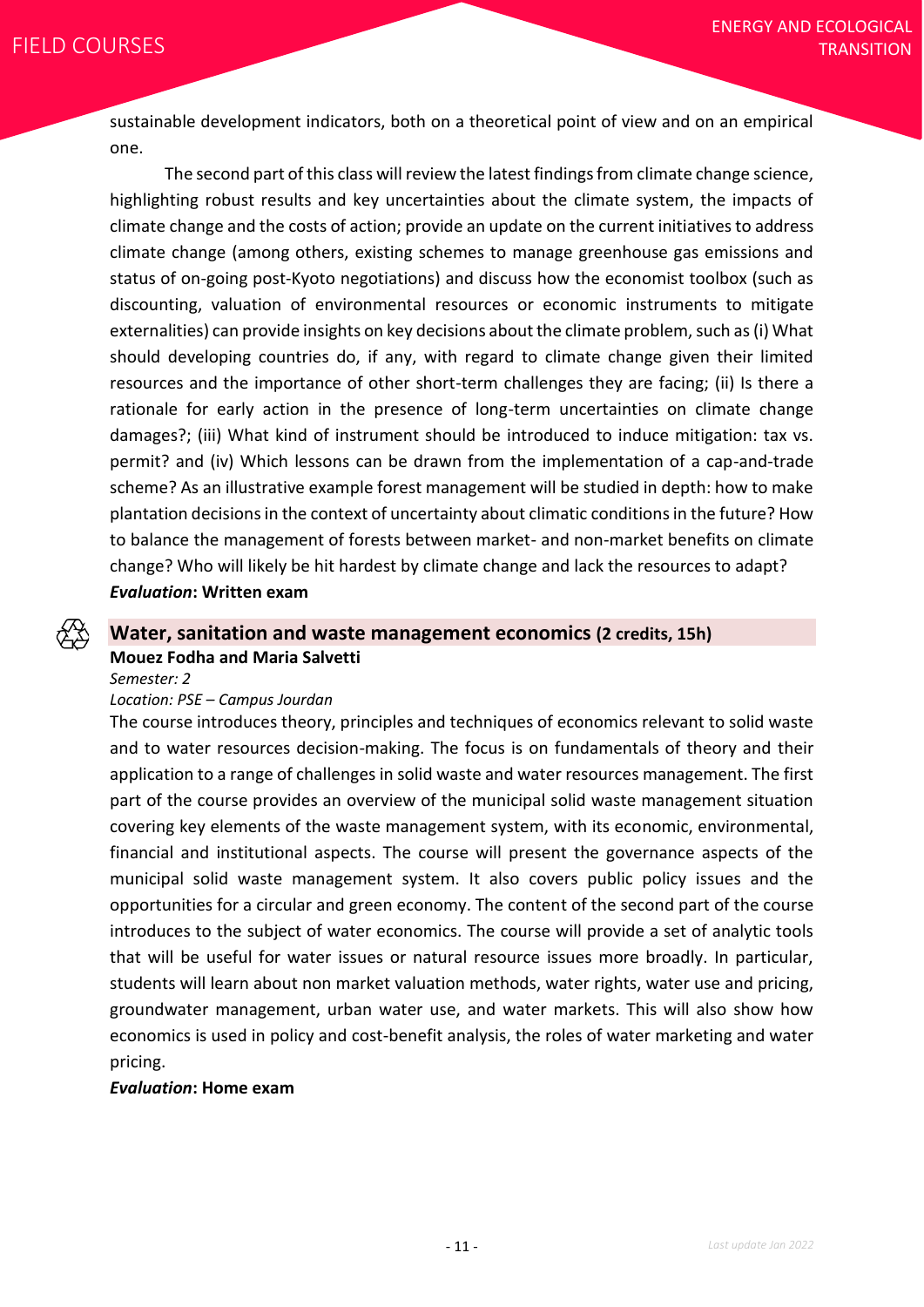## <span id="page-11-0"></span>Healthcare in Ageing Societies

#### <span id="page-11-1"></span>**Health Economics – 2.5 credits, 21 hours**

#### **Lise Rochaix**

*Semester: 1*

#### *Location: Online & PSE – Campus Jourdan*

Health economics is an applied field of economics that fosters the systematic and rigorous examination of the problems faced in promoting health for all. It draws on microeconomics (theories of consumer, producer and social choice) and econometrics, and studies the behavior of individuals, health care providers, public and private organizations, as well as governments in decision-making. It aims at informing the public and private sector on the most efficient, cost-effective and equitable course of action. It ranges from the analysis the determinants of individual behavior regarding health to the economic evaluation of new technologies, as well as the study of appropriate payment schemes, anti-trust policy, optimal public and private investment and strategic behavior.

This course aims at presenting the range of issues addressed in health economics, from efficiency to equity, from individual choices to public decision, from microeconomic decisions to global health. It analyses how the markets for health services differ from others, with an emphasis on market failures and the role of health policy. Key health economic concepts are presented, such as the demand for health and health care, insurance, optimal provider payments, or innovation. One of the strong underlying questions in this course is to examine the role of the market for the provision of health and health services and the ways in which public policy can influence these markets. Another is be the comparison between developed and developing countries' challenges. A third underlying question is to assess the potential of recent methodological developments in enhancing economists' understanding of individual behaviors and their determinants, based on recent developments in behavioral economics. The course will also include a short presentation of socio-economic calculus applied to healthcare.

Sessions will include formal lectures with interactions with students. For some of the sessions, post-doctoral or doctoral students as well as researchers at PSE will be invited to participate. *Evaluation***: to be confirmed**

*Handbooks:*

*-Glied S. and P. Smith, 'Oxford Handbook of Health Economics', Paperback 2013. -Jay Bhattacharya, Peter Tu, Timothy Hyde, Health Economics, 2013, Palgrave MacMillan -Folland, Goodman and Stano, The Economics of Health and Health Care, 2017, Routledge Advanced: -Pauly M., McGuire Th. and P. Pita Barros, 'Handbook of Health Economics', North Holland, Dec. 2011. -Elgar Companion to Health economics, A. Jones (ed.), Second edition, 2012. -Jones A.M. (2012) Health Econometrics. In: Palgrave Macmillan (eds) The New Palgrave Dictionary of Economics. Palgrave Macmillan, London, ISBN : 978-1-349-95121-5 Other references: Additional references will be given for each session, with on average two papers to read in advance per session: a seminal paper and a recent contribution – published or not.*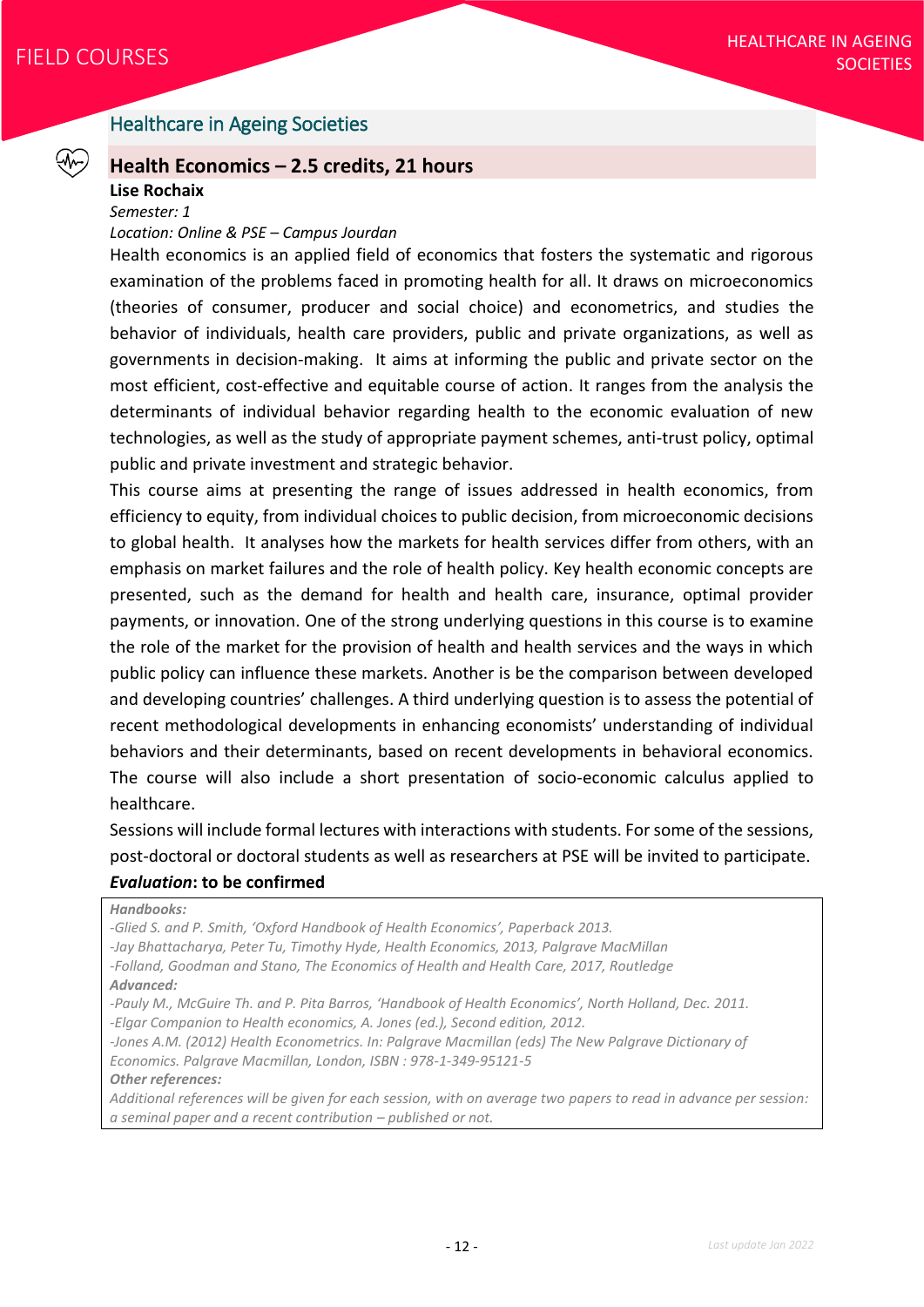#### <span id="page-12-0"></span>**Aging and health – 2 credits, 15 hours**

#### **Benoit Rapoport**

*Semester: 2 Location: PSE – Campus Jourdan*

The course will provide a critical discussion of the main topics around the link between ageing and health. It will borrow from the most recent literature, both theoretical and empirical, in economics, demography, epidemiology... A first part will analyse ageing measures from an individual perspective. Life tables, healthy ageing, ageing and work, disability will be studied. The second part will be devoted to population ageing, aiming at examining the consequences of ageing at the more global level of the economy, in particular in terms of financing.

#### *Evaluation***: to be confirmed**

*References:*

On health economics/IO:

*Pauly, M V., Mcguire T G. and Barros, P P. (eds), Handbook of Health Economics, Volume 2, Elsevier, 2012.*  On econometrics:

*Angrist, J. D., & Pischke, J. S. (2008). Mostly harmless econometrics: An empiricist's companion.* 

*Princeton university press.*

#### <span id="page-12-1"></span>**Regulation in healthcare – 2 credits, 15 hours**

#### **Daniel Herrera**

*Semester: 2*

#### *Location: PSE – Campus Jourdan*

The course aims at providing a solid grounding in understanding regulation in Health Care markets. The goal is to familiarize students with selected theoretical and empirical topics in health care. Case studies will be analysed during the course. At the end of the course, students will be able to underpin the economic reasons under which regulation in health might be justified and their implications. Case studies will provide a practical understanding of how health care regulations play out in a real-world environment.

#### *Evaluation***: to be confirmed**

*References:* On health economics/IO: *Pauly, M V., Mcguire T G. and Barros, P P. (eds), Handbook of Health Economics, Volume 2, Elsevier, 2012.* On econometrics: *Angrist, J. D., & Pischke, J. S. (2008). Mostly harmless econometrics: An empiricist's companion. Princeton university press.*